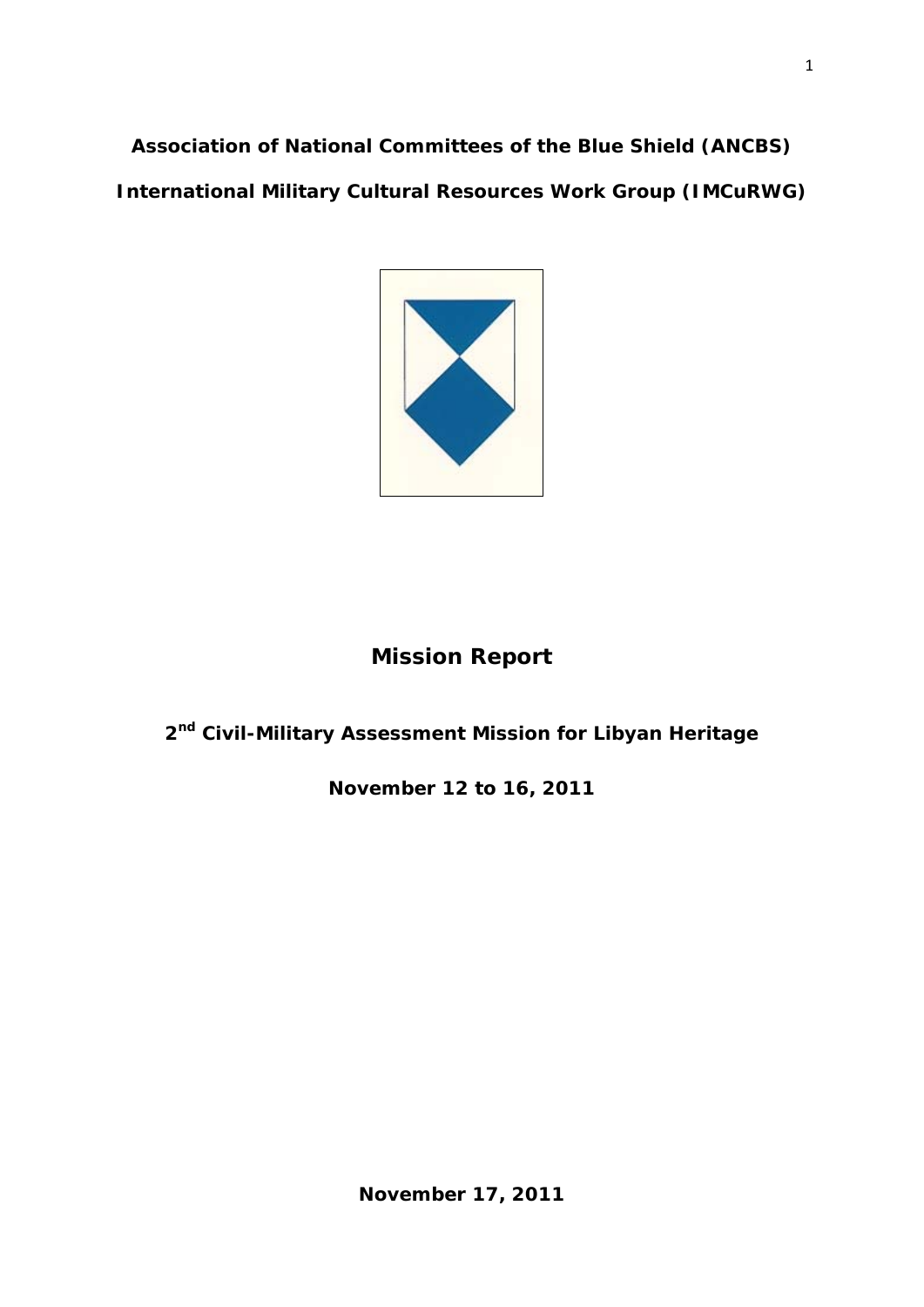## **1) Objective**

The recent conflict in Libya called for emergency assessment missions to determine the cultural heritage situation. After the success of the **first mission to the Tripolitanian area** (see online report: http://www.blueshield.at/libya\_2011/09-2011/mission\_report\_libya\_09- 2011.pdf), Blue Shield and the International Military Cultural Resources Work Group (IMCuRWG), two organizations involved in international protection of cultural heritage, organized a second mission, to obtain independent confirmation on possible damage and looting, to meet with Libyan officials and to get a first hand impression of the situation. This time the team went to Eastern Libya, Cyrenaica.

Both organizations took advantage of their experiences during the **Civil-Military Assessment Mission on the status of Egyptian Heritage**, February 12-16, 2011. During that mission, Blue Shield and IMCuRWG managed to get the first independent heritage assessment team into Egypt.

(See their online report: http://www.blueshield.at/egypt\_2011/mission\_report\_egypt\_02\_2011.pdf)

The **objectives** of the current Libyan missions go beyond mere damage assessment. They also focus on typical post war problems such as illegal digging and illicit traffic of cultural property. An international, timely and independent mission of this kind provides support on the general level while at the same time giving a mid-term perspective. In addition this demonstration of international concern and solidarity will encourage those Libyans who protected their heritage under extremely difficult conditions. Since the Libyan state, civil society and military are in a process of fundamental transformation, it is vital to be in contact with those who are currently responsible for Libya's heritage. This way assistance is given to raise awareness on the protection of cultural property, and international professional support is offered and discussed on a personal and direct level.

## **2) Composition of the Mission**

## **Karl von Habsburg**

**President of the 'Association of National Committees of the Blue Shield'** (ANCBS) He is a former member of the European Parliament for Austria and has specialized in International Humanitarian Law and Intangible Cultural Heritage Protection. A former Air force pilot, he is still serving in the reserve of the Austrian armed forces as Cultural Property Protection Officer. He is vice president of the Austrian Society for the Protection of Cultural Heritage and a founder member of Blue Shield Austria. Karl von Habsburg is frequent lecturer and author of several publications on the subject of Intangible Cultural Heritage Protection and Military Cultural Property Protection.

## **Dr. Joris Kila**

**Chairman of the 'International Military Cultural Resources Work Group'** (IMCuRWG). He is a researcher at the Institute of Culture and History of the University of Amsterdam. He has been acting chairman of the cultural affairs department at the Civil-Military Cooperation (CIMIC) Group North in the Netherlands, and in that capacity he undertook several cultural rescue missions in Iraq and FYROM (Macedonia). He is author and co-author of several publications on the subject of cultural property protection in times of armed conflict utilizing militarized experts and holds degrees in Art history and Classical Archaeology. He is a reserve Lieutenant Colonel and is regularly asked to advice on Cultural Property Protection issues.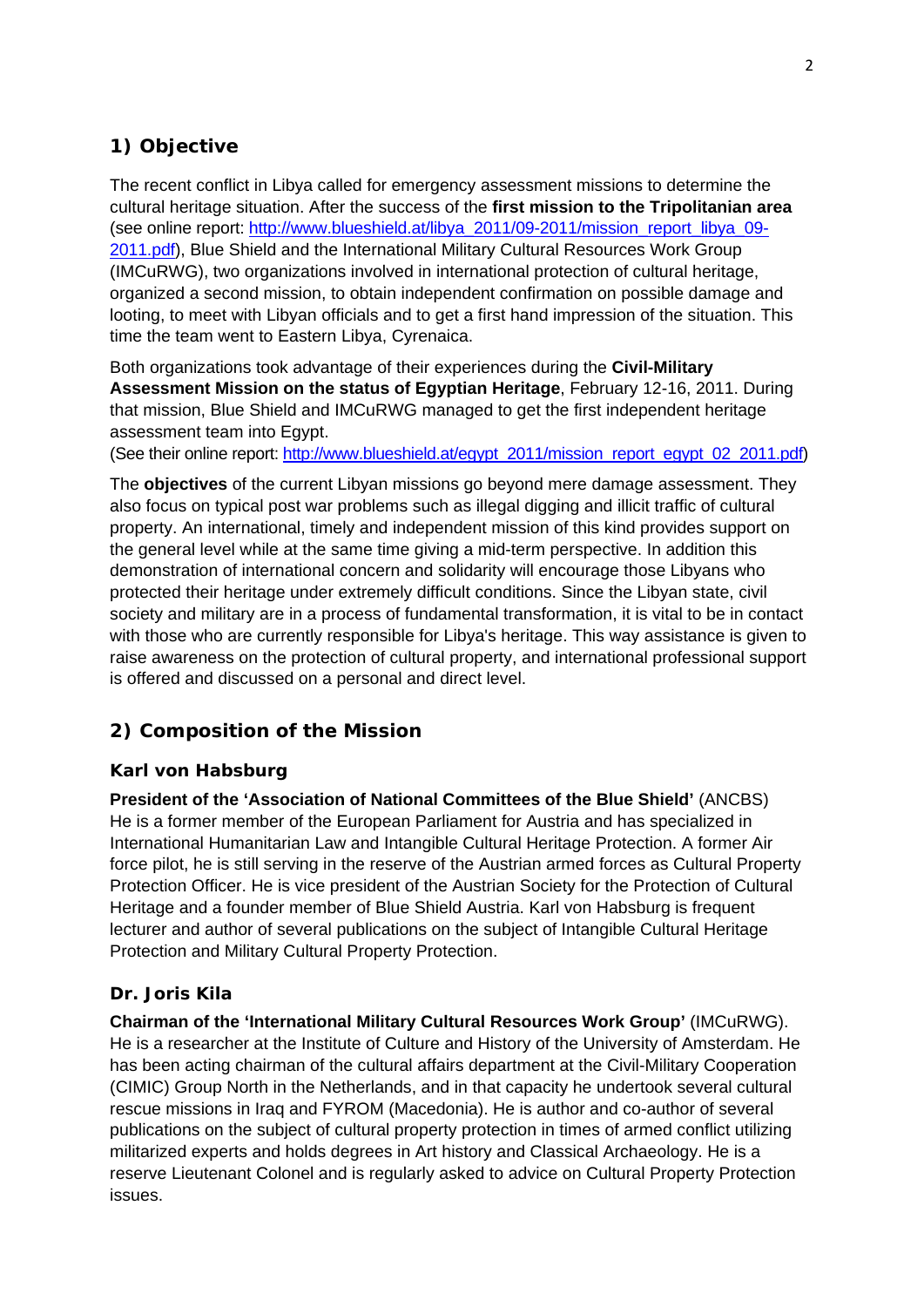### **Dr. Thomas Schuler**

### **Chairman of the Disaster Relief Task Force** (DRTF) of ICOM.

He was director of the Stadtmuseum Tübingen (1985 – 1992) and of the Schlossbergmuseum Chemnitz (1992 – 2004). He has specialized in Museum Management and Disaster Preparedness and Management. He was lecturer at the Museology Department of HTWK Leipzig and regularly provides training courses for museum staff.

### **Dr. Hafed Walda**

### **Research Fellow at Kings College in London.**

He has a BA in Classical Archaeology from the University of Benghazi, Libya, an MA from the University of London and also a PhD from University College London. He excavated at Sparta and directed excavations at Leptis Magna for 4 years.

Karl von Habsburg, Dr. Joris Kila and Dr. Hafed Walda went to Libya. Dr. Thomas Schuler coordinated the mission from Germany and did background research.

## **3) Political Situation**

The 2011 Libyan Revolution developed into an ongoing armed conflict. On February 15, 2011 the ''Libyan revolution'' started in the context of the Arab Spring with peaceful protests. Anti Gaddafi demonstrations rapidly became more intense and escalated into an uprising across the entire country. A ''National Transitional Council' was formed in Benghazi with the goal to overthrow the Gaddafi led government and to hold democratic elections. This council became recognized as the legitimate representation of Libya and is currently working on the preparation of democratic elections.

With international (air) support provided by NATO the anti Gaddafi forces managed to take over almost all Libyan territory. They were able to count on NATO led air strikes and international financial support in the form of released, previously frozen, cash bank balances. After the capture and demise of Gaddafi on October  $20<sup>th</sup>$ , only small pockets of resistance, described in Libya as the  $5<sup>th</sup>$  column, are still active.

## **4) Preparatory Work**

After it was decided that international armed forces from NATO would support the rebel forces by air, Blue Shield undertook to establish a 'no strike list' of Libyan cultural heritage sites with basic geographical data and coordinates, in order to avoid accidental hits. This information was provided to the Defence Departments of the participating countries some days before the start of the aerial attacks.

Because of the lack of presence on the ground, it was very difficult to obtain independent reports about the condition of cultural heritage in Libya. Therefore it was necessary to send an independent assessment team to make contact with those responsible for Libya's cultural heritage and to check a number of sites. All team members were aware of the sometimes insecure situation. Consequently it was decided that the mission should be small, flexible and conducted by Cultural Heritage Experts with military expertise. After the mission in September to Tripolitania it became clear that a similar mission would have to be conducted in Cyrenaica.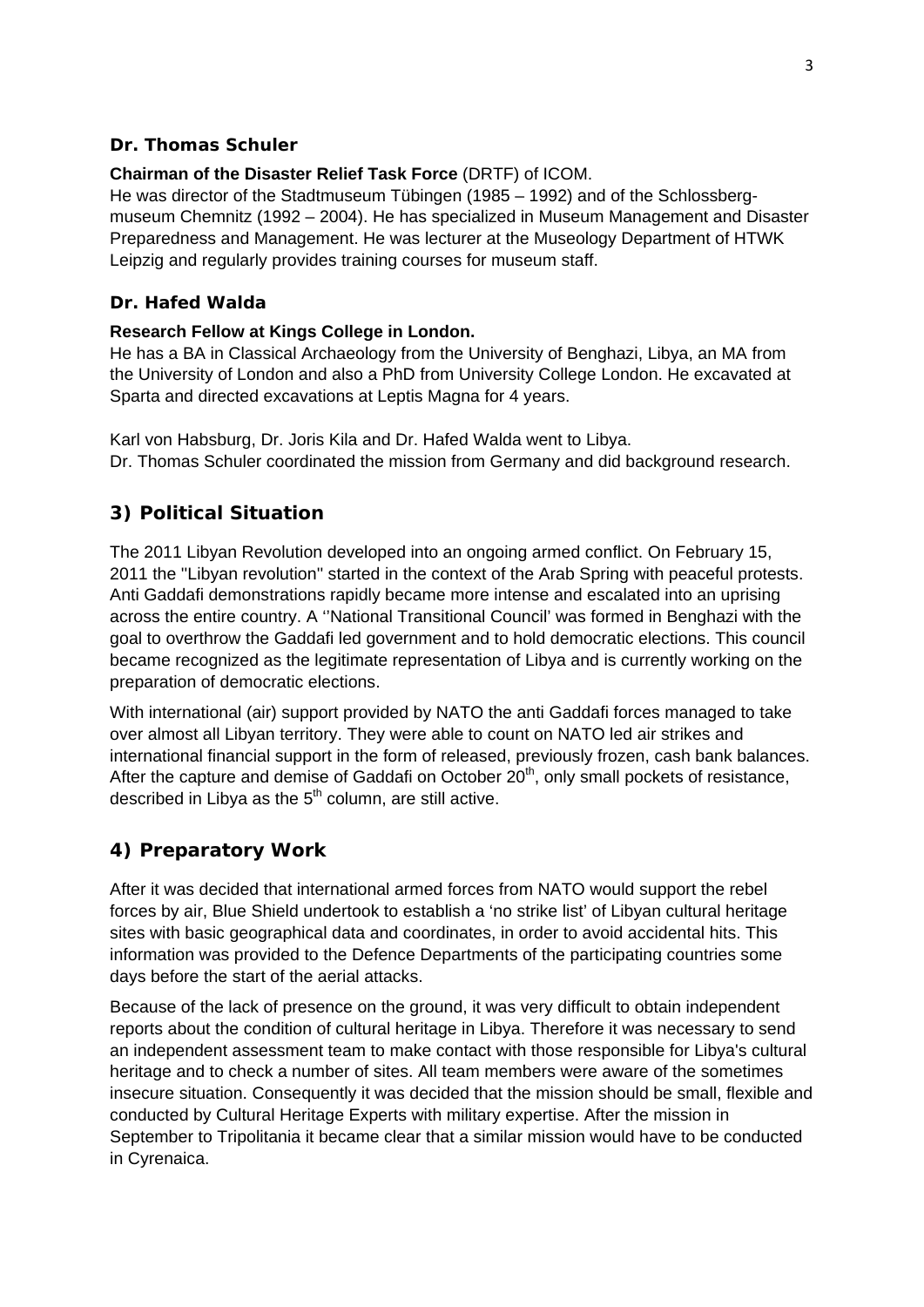## **5) Short Description of the Mission**

On the morning of November 12, the team arrived back in **Benghazi**, Libya, from Istanbul. There was one serious problem: there are almost no functioning means of communication in this area.

Dr. Ahmed Buzaian, a very experienced archaeologist, met the team at the airport. He first took the team to a warehouse where, at the onset of the revolution, a good part of the archive of the Department of Antiquities (DoA) in Benghazi was hidden for safekeeping during the public unrest.

Next stop was the bank, from which the famous **Benghazi Treasure** was stolen. This bank is close to Tahrir Square where the revolution started, behind the building of the former intelligence service.

It had been burned down very early in the conflict and many people assume the fire was started in order to rob the treasure – pointing to an inside job. The treasure was never on display and is not entirely photo documented.

It is usually impossible to get access to the bank, but it was opened up especially for the mission. The thieves had drilled a hole from the cashier room right into the safe through the floor of approximately 70 cm of steel reinforced concrete. The hole was so small that the thieves had to use somebody extremely small or a child to climb down and get the treasure

It must have been very noisy to drill that hole, and several people must have been involved.

The only way for the team to get to the lower level to have a look at the safe door was to climb down through the burned out elevator shaft making their way through piles of soot and debris.

The timeline though is shocking: The bank was burned down at the beginning of February while the responsible senior inspector, Youssef bin Nasser, was trapped in Ghadames because of the revolution. It took him 2 months to make his way via Algeria, Tunisia, by boat to Egypt and then over the border back to Benghazi. When he arrived and heard that the bank burned down, he immediately inquired about the treasure. The bank only acknowledged the theft in writing on 25 May. So the exact date of the robbery cannot really be established.



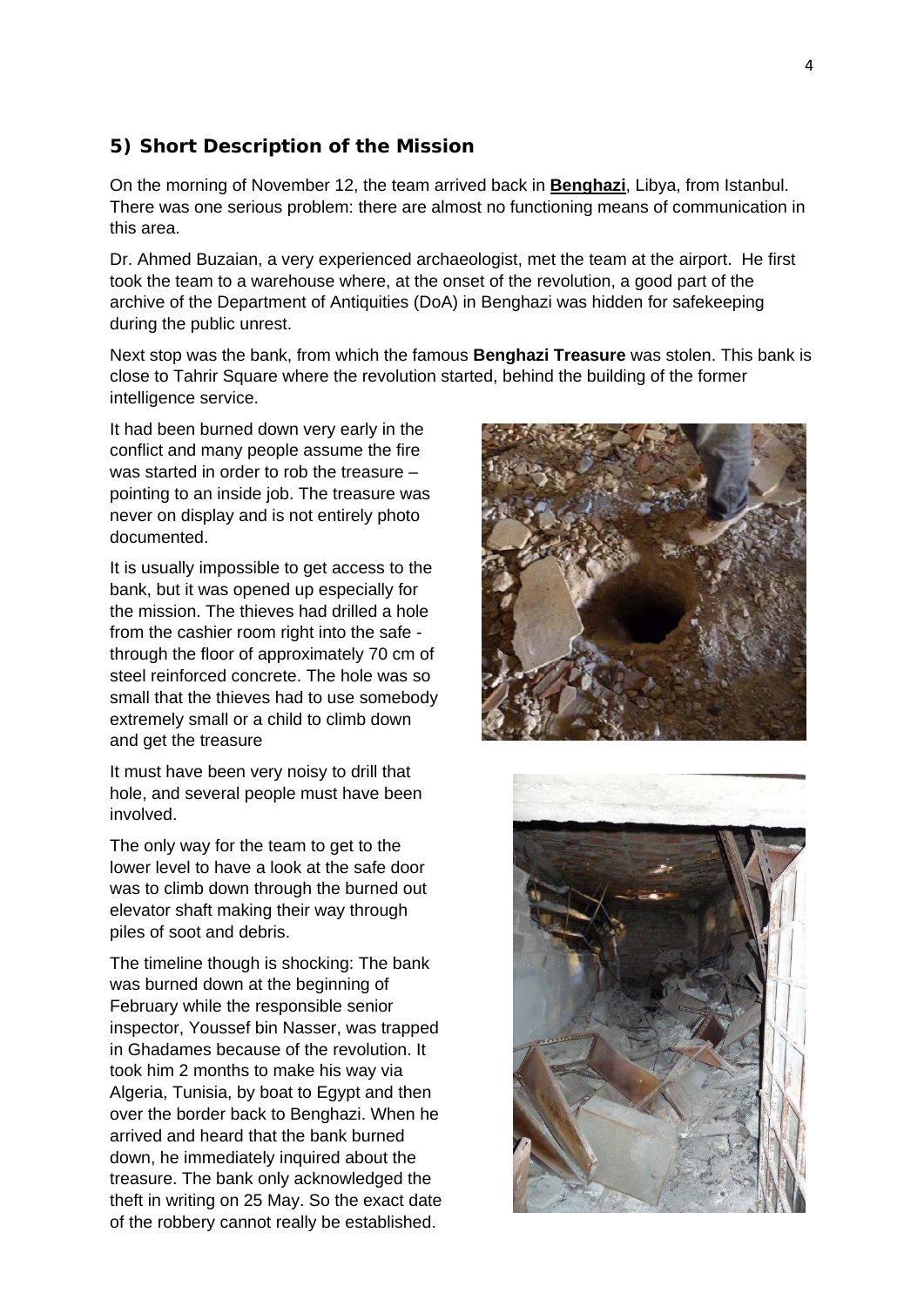After visiting the bank the team went to Youssef bin Nasser's **office**. There he showed several unprovenanced objects such as pottery and a ceramic figurine, stolen in the area and brought over the border to Egypt where the items were sold. They were bought by a Libyan benefactor, who recognized and returned the items.

The Benghazi **museum** had been torn down in 2006. It was demolished by order of the Libyan prime minister (at the time), supposedly since it was hindering a clear view on the lighthouse. Some of the objects are currently stored in Youssef bin Nasser's office. He has even installed a secure fencing system at his own expense for maximum protection. Another interesting element was that he showed pictures of graves containing mummies from the south of Libya close to the Sudanese border (near Al Khofra). The graves had suffered from looting and vandalization during the revolution.

After a meeting with the DoA controller of Benghazi, Mohammed Attiatallah, the team drove to a Roman settlement area called **Umm al Shuga**, few kilometers from Dariana. The site has been seriously damaged. Before the revolution there had been a massive building programme to create irrigation channels in the area. When the revolution started, the workers deserted the heavy equipment. The tools were taken over by thieves and used to make massive, illegal excavations into a group of settlements. It is likely that nothing was found but the destruction is vast. There are holes, 5 metres deep and 20m by 10m wide, and many Roman walls have been destroyed.



The first destination of the next day was **Tokra**, one of the five cities of the Greek Pentapolis. The site was not harmed by the revolution but was used to store (and hide) many materials from the cathedral and the museum in Benghazi. It is important to note that the first Interim Council was created in Tokra at the beginning of the revolution. This council put the protection of the site very high on their agenda. This implies that the local population was again very involved in the safeguarding; a very positive pattern in Libya.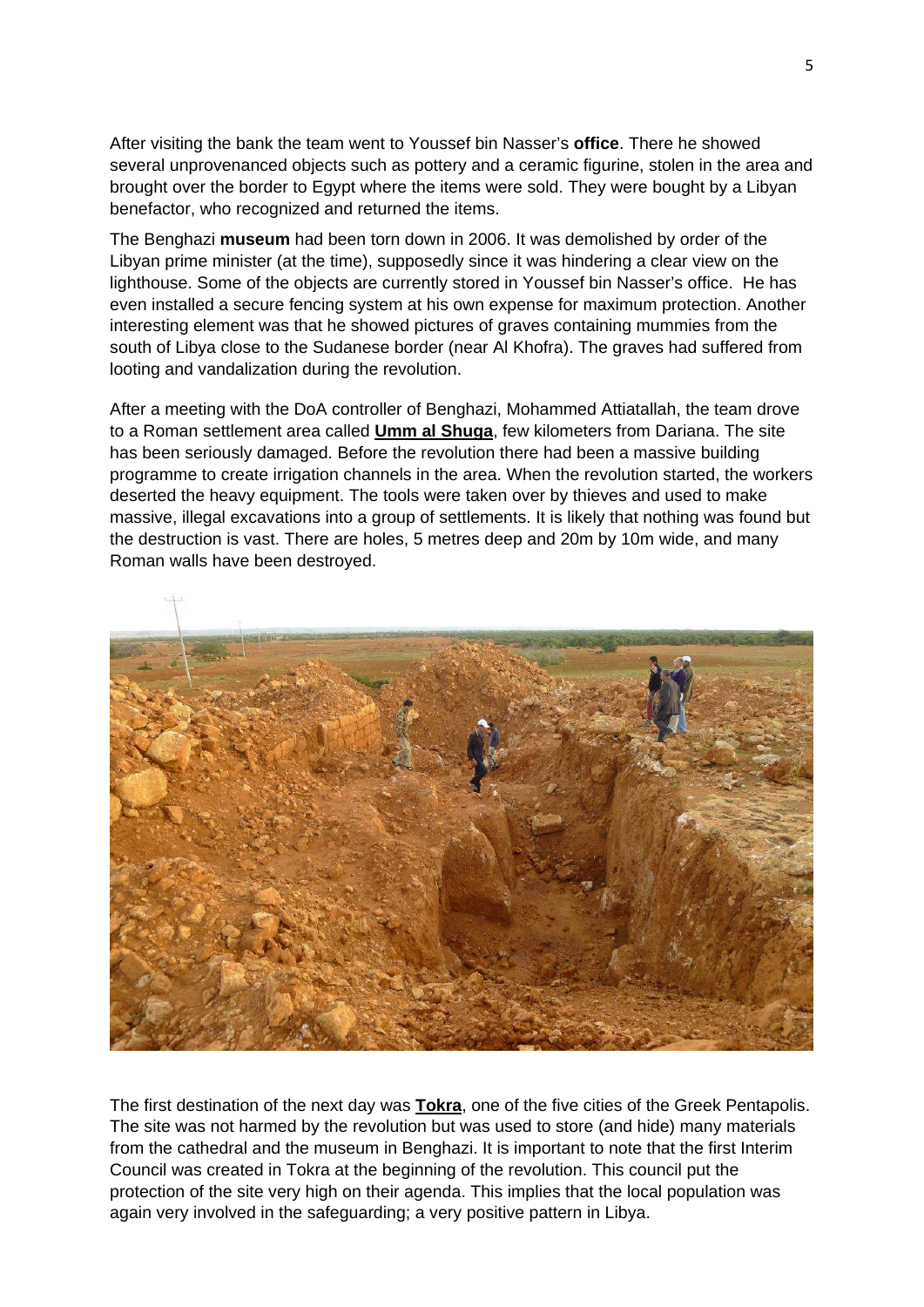A big threat to the site, particularly the section on the Mediterranean shore, is coastal erosion. The sea has encroached on the archaeological site by 4 meters in the last 20 years.

On the journey from Tokra to Tolmetha lots of Greek and Roman settlements can be seen situated left and right of the street.

In **Tolmetha (Ptolemais)** the museum was opened especially for the team, it has not been harmed. The only damage occurred to the Polish mission home. The house is currently occupied by armed squatters. They have not given access to representatives of the Department of Archaeology and have illegally sold several pieces that were in the house. Luckily the objects were recently recovered. It is dangerous to approach the house. The team drove by to have a look. Over the compound wall many pieces originating from excavations on site can be seen lying around in the courtyard. Supposedly there are some important mosaics on the premises but they were not visible to the team.

The team also tried to get information concerning sites in the south of the country. There is encouraging news from specialists who recently visited the Jofra Oases and Djerma. The sites seem to be intact. It is however not possible yet to get any information on Acacus as the security situation in that region is too dangerous to allow a survey.

From Ptolemais the team drove to **Qasr Libya**. Neither the museum nor the site suffered any damage. It was decided to open up the museum for the first time since the revolution. This necessitated cutting open the metal doors that were welded. Inside is a most beautiful small museum containing mosaics with Christian motives. In addition the church next door was opened. Present in Qasr Libya was also the DoA Controller of Cyrene, Nasser Abdu al Jalil, who accompanied the team during the next part of the mission.

The following stop was **Cyrene**. In the ''modern'' city, a lot of battle damage is visible. A military camp right next to the entrance was the scene of a lot of fighting, which luckily had no immediate effect on the archaeological site. Still many surrounding buildings were burned down.

First the team visited a **museum** of which the entrance doors had been welded and specially opened. The spectacular collections of Cyrene are grouped in Archaic, Hellenistic, Roman and Byzantine departments. In the entrance space is the statue of Venus of Cyrene (repatriated from Italy). The team visited a specially locked small reserve that contains some important statue heads and several boxes with coins.

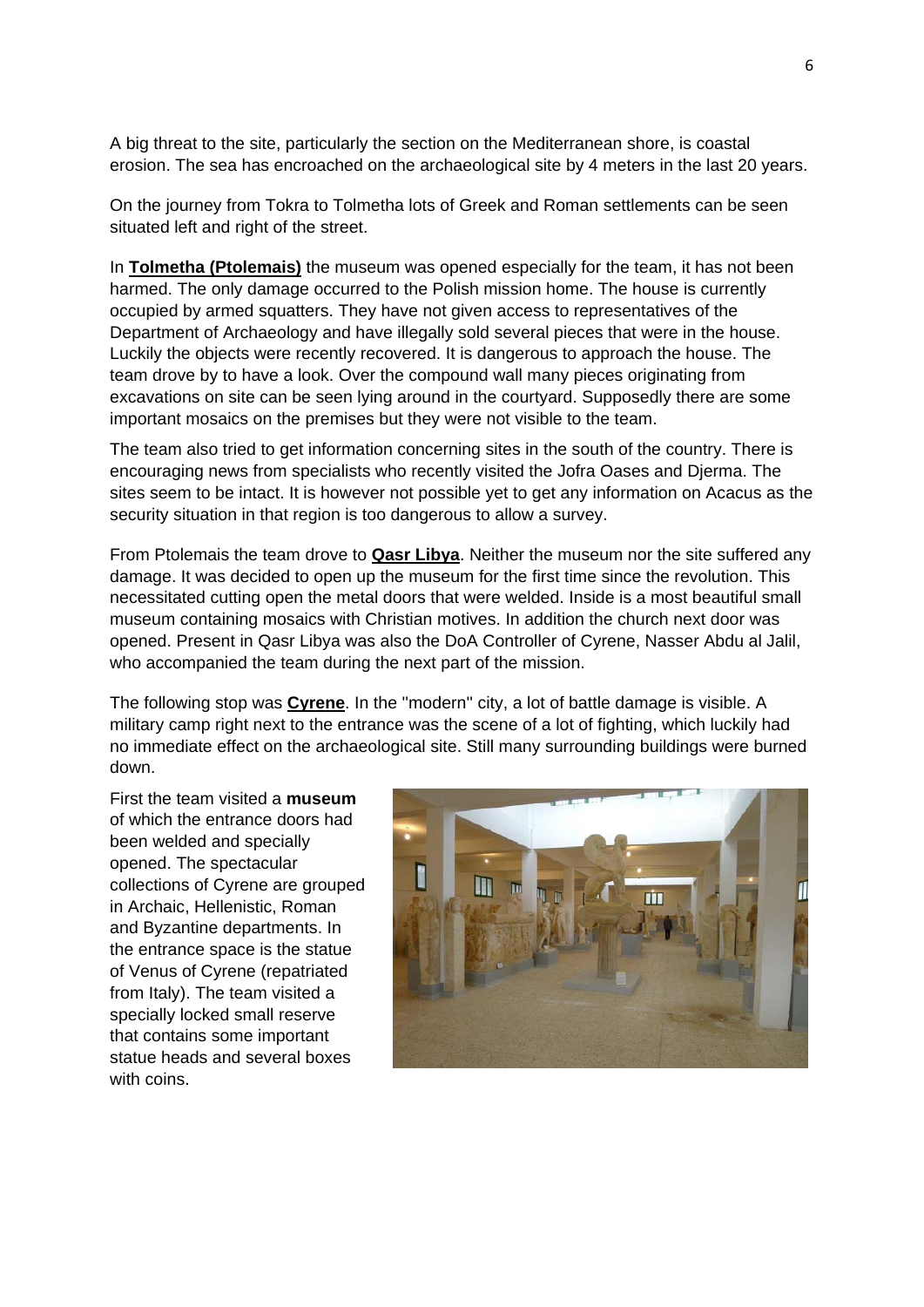

The diligence of the guards at Cyrene has to be particularly commended. They moved away from their families for weeks in troublesome times in order to protect the site.

The DoA Controller showed great courage. On March 9, at the height of the conflict, he learned of some illegal digging. First he sent out the guards to check the situation but they reported that they could not find anything.

The next day he inspected the location personally and ran straight into the looters. They had just dug up a torso and he demanded that they hand it over. The group was composed of eight well armed men and he was alone and unarmed. After an exchange of words the situation became physical and they throttled him until he was unconscious and also stole his phone and keys. Later he called his stolen phone and started negotiations with the looters for the return of the torso. Alas the stolen objects have not yet been recovered although some of the looters are jail.

On site the team visited the famous mosaic of the 4 seasons in the **Jason Magnus palace**. In the days leading to the revolution this was vandalized and 2 of the emblems depicting the seasons were stolen, creating a lot of damage.

The team also visited the **ethnographic collection**, housed in one of the warehouses which again was not harmed.

At the following meeting the controller Nasser Abdu al Jalil explained the **time line**. When the first demonstrations started in neighboring Egypt, the regional members of the Department of Antiquities met to talk about contingency plans. Nothing had, as yet, been foreseen.

They decided to remove the archive from the site so the most valuable books and several boxes containing artefacts were brought to a secure and well guarded hiding place.



On February 16, the Controller of Cyrene contacted the Director of Antiquities, Saleh al Agaab, for instructions. The Director authorized him to take any necessary measures for the protection of the cultural heritage should communications fail, which was soon the case. The controller instructed the 6 local offices to individually take measures for protection of the antiquities. This happened with varying success. Since the Transitional Government was not able to help them, the guards decided to keep on working without pay and organized that they would get provisions locally. So for 3 weeks the site was guarded by local armed volunteers.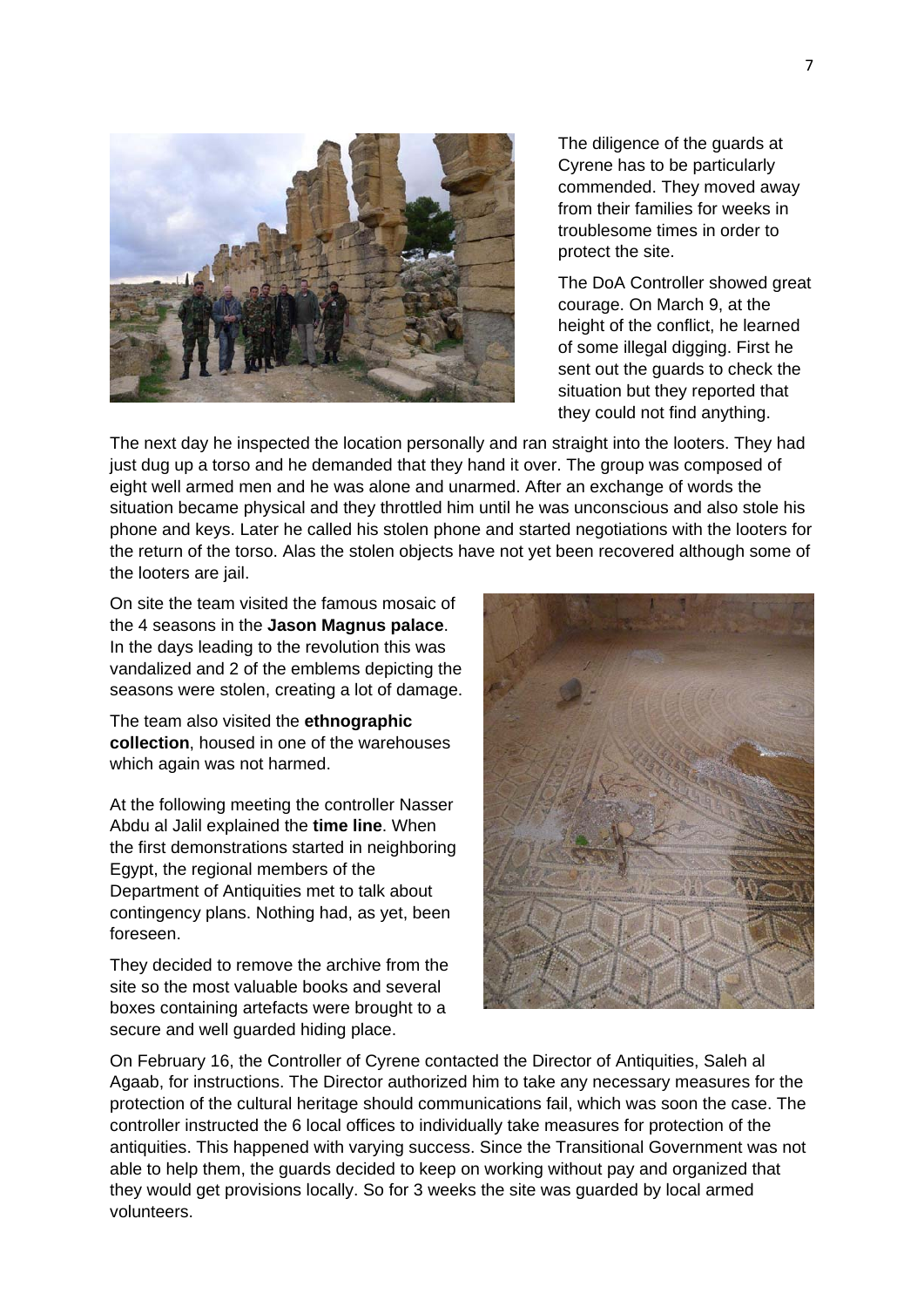The next morning the team visited the **library** of Cyrene, one of the oldest in Libya, founded 1914. The buildings are in an abominable state but most of the valuable books had been stored safely at the onset of the revolution.

The head of the technical department provided several photos of the vases that have been stolen in **Apollonia**, which was visited by the team next. Apollonia used to be the harbour for Cyrene and is at a distance of roughly 15 km.

The team visited the **museum**, where a break in occurred on 25<sup>th</sup>July. The looters forced the bars of an office window with direct access to the museum. They had obviously targeted what they were taking since they smashed a show case containing the 4 vases and left a  $5<sup>th</sup>$ behind.

After that the team visited the on site **warehouse** which contains some of the valuables. Amongst them are some Panathenaican amphorae and the vase that had been in the show case with the ones that were stolen. The warehouse gave the team the impression that it was reasonably safe.

About half the city of Apollonia disappeared in the earthquake of 365 AD and the tsunami that followed. The outline of the harbor can still be seen through the position of some rocks protruding from sea. The site is also very important for **underwater archaeology**.



A visit to the temple district of **Cyrene** and a stop at the **temple of Zeus**, which was destroyed 117 AD and later partly rebuild by Italian Archeologists, rounded up the day.

In the morning the team drove to **Darnah**. This town is not in a good state and looks rather neglected. The city of Darnah got severely damaged during the revolution but the charm of the city center is still amply evident.

The Darnah **museum** is located in a (now) burned out building. The first floor was used as the local tax office and therefore felt the brunt of the revolution. Museums and government offices apparently do not mix well in times of crisis. The museum's archive and its most important objects were brought to a safe place at the beginning of the revolution and the entrance doors to the museum were welded shut. The looters broke a hole in the door and stole a computer and an antique vase. Later the door was welded again.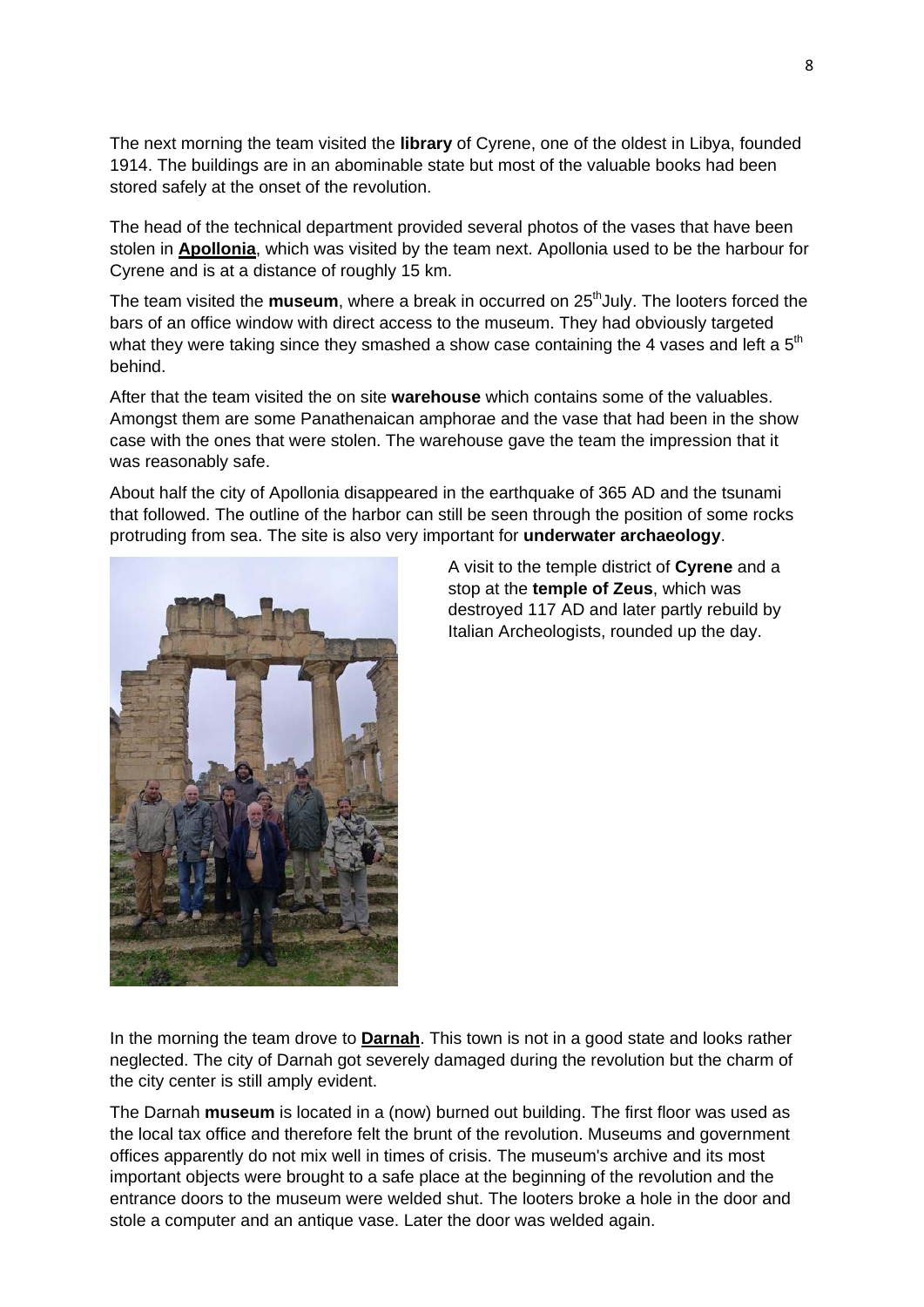From the closed museum, the team drove to the **palace of King Idris**. This rather small building is in a desolate state and is occupied by armed squatters who did not allow access. A plan exists to bring the museum to the King's palace. The palace is nevertheless owned by the heirs of King Idris and any new use requires their consent. Gaddafi tended to burn land registers when he wanted to conceal property belonging to the former king's family. He attempted the same in Darnah but the original state was reconstructed from copies of the register.

After returning to the **museum**, the doors were opened with an angle grinder. The inside of the building was a mess. There were burned pictures of Gaddafi, broken show cases, but also some good pieces that were collected by the officials of the Department of Antiquities and brought to a safe place.



Next the team drove to **Ras Hilal** to visit the ruins of an early Christian church ca 5<sup>th</sup> or 6<sup>th</sup> century. It is in an acceptable condition.

Back in **Al Bayda**, its oldest **mosque Zauia**, was visited. A former school is attached and the local dignitaries would love to see it revived. They would also like to see the mosque listed as cultural heritage site.

On the way back shortly before Benghazi the team stopped at a Roman settlement, **Ten Saluh**, that was damaged by illegal digging prior to the revolution.

In the evening the team received some valuable information. 8 coins from the **Benghazi** treasure had been offered to a journalist, who informed the authorities. Those coins were later retrieved from the Benghazi market by a DoA official.

In addition, the team had a **meeting** with a university professor who, 2 weeks before, had visited Sirte to assess the situation at both the museum and the old Islamic site. The site is several kilometers away from the town and had not been harmed. The rest house was slightly damaged and the stores were broken into and part of their content stolen. Currently, work is underway to quantify the damage.

In Ajdabiya, the contents of the museum had been taken by a number of private persons for safekeeping and have subsequently been returned to the controller.

A number of meetings with Libyan scholars concluded the mission to Cyrenaica. There is still a need to visit the cultural heritage sites in the south and in Ghadames. However, there are grounds to believe that they are largely unharmed.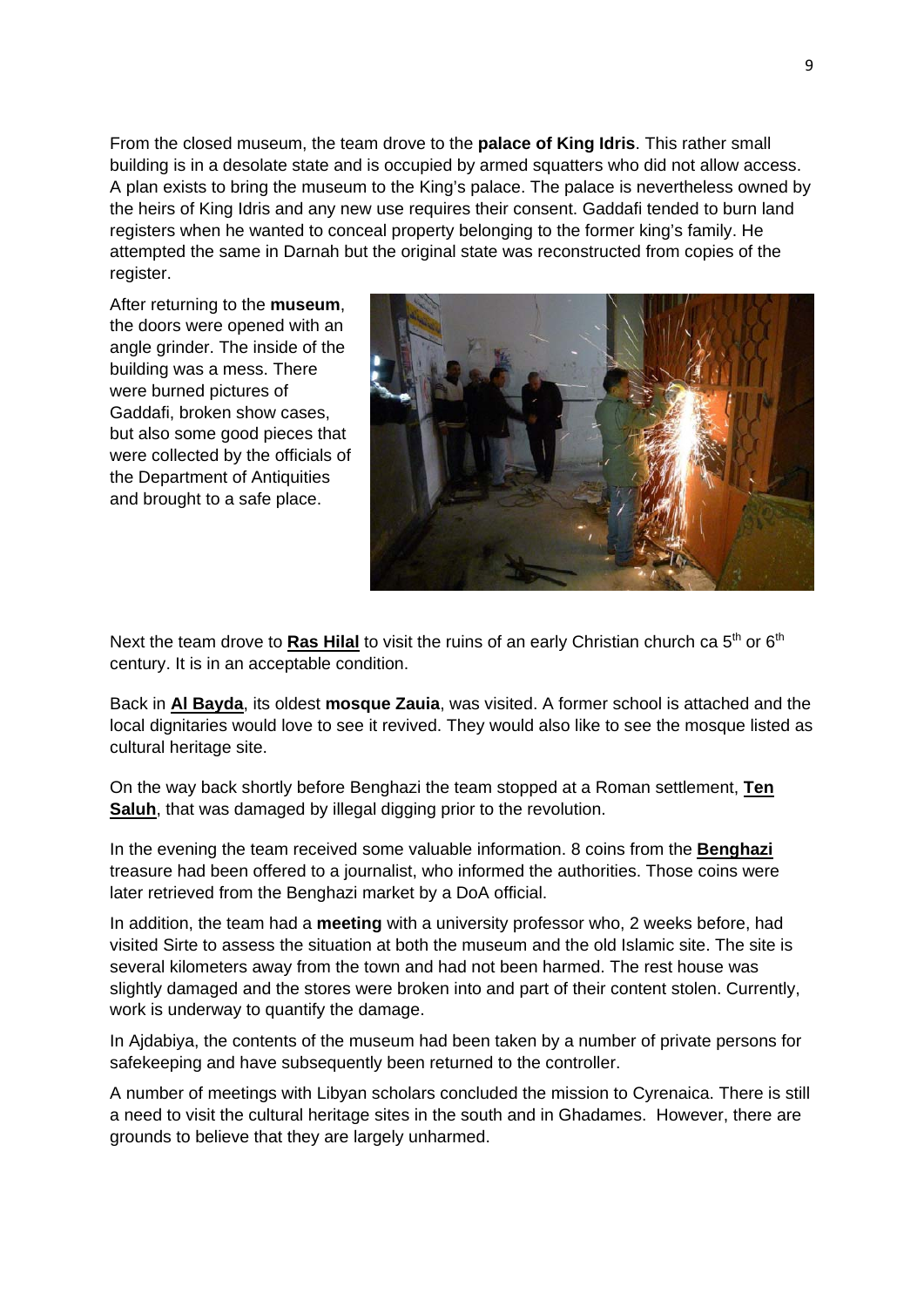## **6) Results**

#### **Benghazi**

The Benghazi treasure was stolen from a bank vault during the revolution. So far only 8 coins have been recovered by officials from the market in Benghazi.

The archive of the Department of Antiquities was saved and brought to a secure place. The same applies to the content of the Benghazi museum and the cathedral.

#### **Cyrene**

A lot of damage inflicted to the modern city during the armed conflict but only minor damage to the site. Some illegal digging occurred during the revolution and some pieces were stolen.

A few days before the revolution, the mosaic of the 4 seasons in the Jason Magnus palace was severely damaged and parts depicting 2 of the seasons were stolen.

No damage to report on the ethnographic collection, the library and the archives.

#### **Darnah**

The museum was vandalized but there were few thefts. The palace of King Idris is suffering from the activity of the squatting. The city suffered extensive battle damage but the historic center seems intact.

#### **Qasr Libya**

No damage was found.

#### **Ras Hilal**

No damage to the early Christian church.

#### **Susa (Apollonia)**

Break in at the museum and the theft of 4 important vases took place during the revolution. The site and the storehouses remain unharmed.

#### **Ten Saluh**

An early Roman settlement close to Benghazi was damaged by illegal digging prior to the revolution.

### **Tokra**

The site is safe and the stores were used to keep materials from the Benghazi museum and cathedral safe.

#### **Tolmetha (Ptolemais)**

The museum was not harmed. There was damage because of the misuse of the Polish Mission House by squatters and the illegal sale of some of its content.

#### **Umm al Shuga**

An early Roman settlement close to Dariana was severely damaged by looting. There are no reports that actually something was stolen.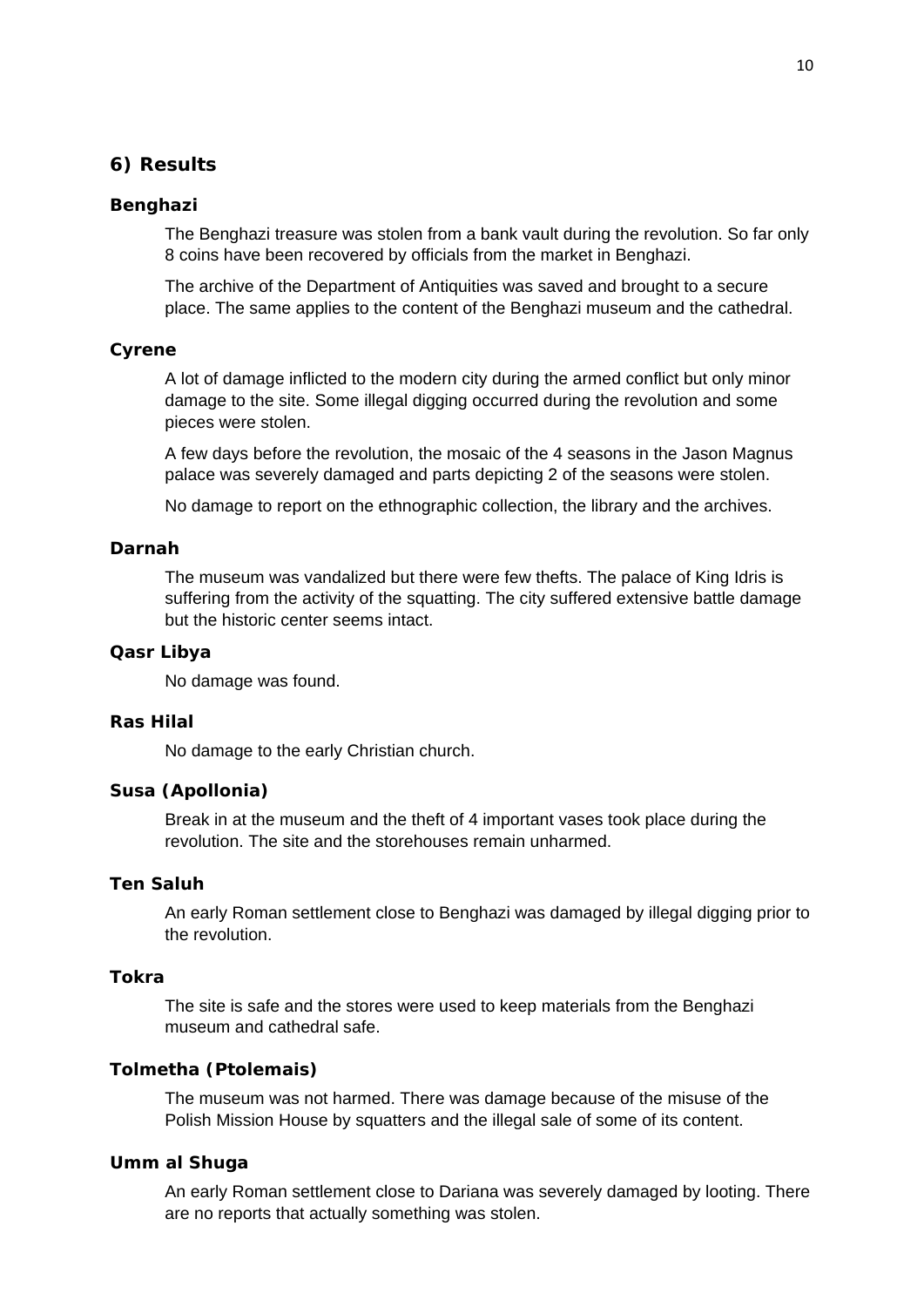## **7) Reports from museums and sites not visited by the team**

## **Ajdabiya**

The contents of the museum were removed for safekeeping and later returned.

### **Al Khofra**

Damage to the mummy graves, close to the Sudanese border, was reported.

### **Djerma**

No damage.

### **Jafra Oases**

No damage

### **Sirte**

The site was not harmed; the rest house slightly damaged. The stores were broken into, several thefts were reported but the damage cannot yet be quantified.

## **8) Lessons Learned**

The mission was necessary and very well received as was demonstrated by the encouragement of Cultural Heritage officials as well as local staff on site.

The mission would not have been possible without the specialized knowledge and the contacts of Dr. Hafed Walda and his communication with the Transitional Government and the specialists and academics in place. In a country with only a very basic political structure, no confirmed government and a tribal- or regional based security system, local contacts are always of special importance. Therefore the fact that Dr. Walda knew most museum and site officials personally helped tremendously in achieving the objectives of the mission.

A basic condition for a successful operation was the willingness of the participants to go and take certain risks without waiting for insurances. Certain disappointment that other big NGO's and GO's dealing with Cultural Heritage, had not yet managed to send experts or assistance to Libya could be heard from all sides.

## **9) Suggestions for the Future**

It is important to plan follow up missions to Libya in the near future, since not all areas where damage was reported could be surveyed.

It is indispensable for Libya to deal in the near future with underwater archaeological sites. There is a great wealth of them off Libya's coast and no means, legal or factual for protection.

Libya has to be supported in publishing stolen Cultural Heritage objects in order to stop illicit trade.

It is strongly suggested by the mission that a conference in Libya should be planned for the near future to analyze the security situation at archaeological sites, museums and monuments, and provide strategies on how to deal with emergency situations and create contingency plans using Libyan and Egyptian examples and cases.